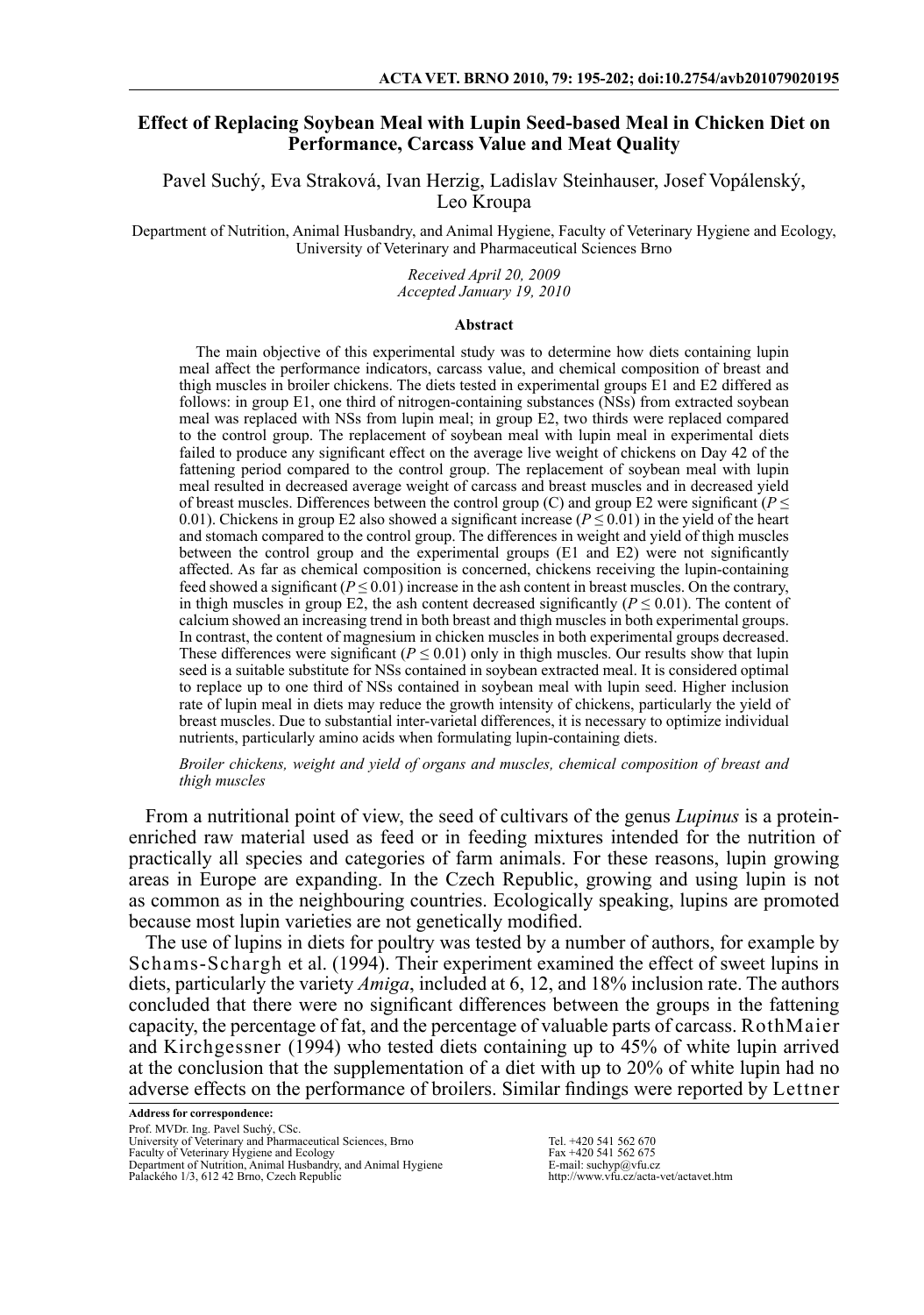and Zollitsch (1995), Sitko and Čermák (1998) or Teixeira and Dos (1995), showing that the performance indicators, carcass value and meat quality, including average daily gain, protein deposition in a carcass and energy retention did not differ between individual groups when lupin meal was included at up to 20% of the diet administered. Egorov et al. (2001) also reported that the best results were obtained with lupin included in a diet at 20%. A diet containing 25% of lupin resulted in significant decrease ( $P \le 0.05$ ) of body weight. The same findings were reported by RothMaier and Paulicks (2003). If peeled or supplemented with exogenic enzymes, the nutritional value of lupin seed increases, as reported by Rubio et al. (2003) and Mieczkowska and Smulikowska (2005), respectively. The positive effect of enzymes in lupin-meal-containg diets on the utilization of lupin saccharides in broiler diets is emphasized by many authors, for example by Kocher et al. (2000), Hughes et al. (2000), Brenes et al. (2002), Brenes et al. (2003), Steenfeldt et al. (2003), and Mieczkowska et al. (2004).

Apart from specific saccharides, particularly alkaloids are considered to be the antinutritional substances of lupins. Unlike wild varieties of lupin, the content of alkaloids in cultural lupin varieties is very low. However, it is important to address this issue in cultural varieties, as reported by Francesch et al. (1990), Uzieblo et al. (1996), Bednarczyk et al. (1996) and Olkowski et al. (2001).

This paper extends our current knowledge on lupin seeds and helps to promote its use as an important source of proteins in diets intended for the feeding of broiler chickens. Its main advantage lies particularly in the scope and complexity of the solution, extending from animal nutrition to the quality of the product. The use of the seed of *Lupinus* cultivars contributes to the use of alternative sources of protein feeds in the nutrition of farm animals. This is an intensively studied topic, as documented by the conclusions of the global meeting Lupins for Health and Wealth,  $12<sup>th</sup>$  International Lupin Conference, held  $14-18$  September 2008 in Fremantle, Western Australia.

#### **Materials and Methods**

This study was designed to verify to what extent extracted soybean meal can be replaced with lupin seed meal (*Lupinus)* in diets intended for fattening broiler chickens, and to investigate the effect of this component on performance, carcass value and chemical composition of chicken muscles. The experiment used the variety Amiga from a group of white flowering lupins.

The experiment was performed in an accredited experimental livestock stable at the Department of Nutrition, Animal Husbandry, and Animal Hygiene, University of Veterinary and Pharmaceutical Sciences Brno.

There were 3 groups of Ross 308 sexed chickens, control group C (35 females and 35 males), experimental groups E1 (35 females and 35 males) and E2 (35 females and 35 males). Chickens were fed according to the standard operating procedure for the fattening of Ross 308 broiler chickens. Unlike the control group, the experimental feeding mixtures contained lupin meal that replaced one third or two thirds of nitrogen-containing substances (NSs) of extracted soybean meal (E1 and E2). In order to meet the amino acid requirements, the diets with lupin meal were supplemented with synthetic amino acids L-lysine, L-threonine and D, L-methionine. Components contained in feeding mixtures are listed in Table 1. In the course of the experiment, chickens were weighed on Days 1, 15, 30 and  $\overline{4}2$ . On Day 42 chickens were slaughtered and 20 chickens (10 females and 10 males) from each group were subjected to slaughter analyses and chemical analysis of meat. Chickens for analysis were selected according to the mean weight of chickens in a particular group.

The weight of carcass (WCar), the weight of the neck (WNe), the weight of the heart (WHe), the weight of the liver (WLi), the weight of the stomach (WSt), the weight of abdominal fat (WAF), the weight of breast muscles (WBM), the weight of the unskinned right and left thigh (WUT), the weight of the skinned right and left thigh (WST) (HSbK), and the weight of thigh muscles on both thighs (WTT) (HSS) were determined for each chicken. The results obtained were used to calculate the yield of carcass, organs and tissues in relation to the live weight of the chickens. Muscles (breast, thighs) obtained from the carcass analysis were subjected to chemical analysis. Crude protein was determined in muscles ( $N \times 6.25$ ). Nitrogen was determined according to the Kjeldahl method using the Buchi analyser (Centec automatika, spol. s.r.o.). The content of crude fat was determined using ANKOM<sup>XT10</sup> Fat Analyzer (O.K. SERVIS BioPro). The content of ash was determined gravimetrically after incineration at a temperature of 550 °C at pre-defined conditions. The contents of calcium, phosphorus and magnesium were determined after the incineration of a sample of meat. Calcium and magnesium were determined in a chloride extract using chelatometry (chelaton  $3 - di - NA EDTA$ ), while phosphorus was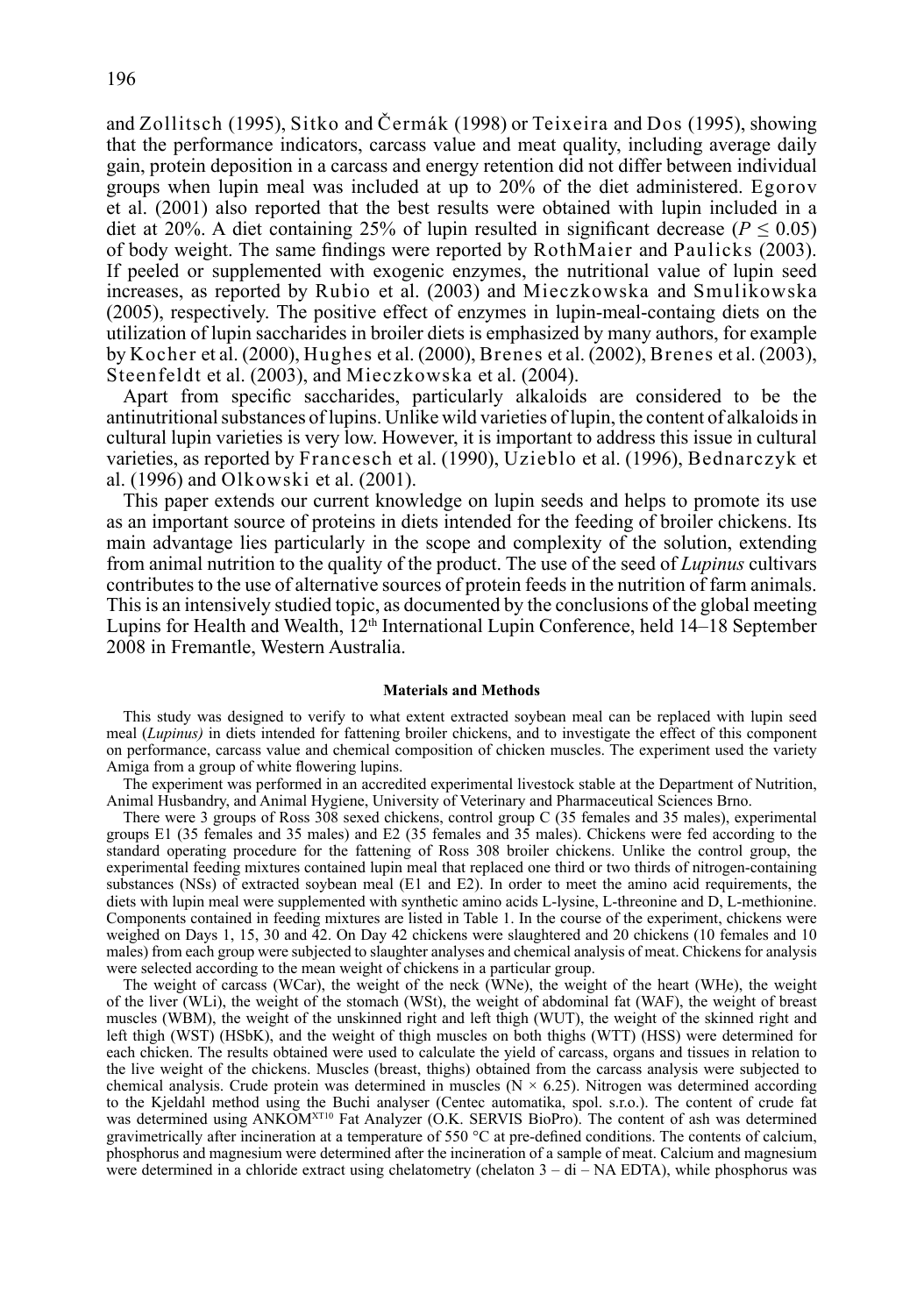| Components         | <b>BR</b> 1<br>$(Day 1-15)$ |       |       | BR <sub>2</sub> |       |       | BR <sub>3</sub><br>(Day 30-42) |       |                |
|--------------------|-----------------------------|-------|-------|-----------------|-------|-------|--------------------------------|-------|----------------|
| (kg)               |                             |       |       | $(Dav 16-30)$   |       |       |                                |       |                |
|                    | C                           | E1    | E2    | C               | E1    | E2    | C                              | E1    | E <sub>2</sub> |
| Wheat              | 41.20                       | 37.21 | 34.03 | 47.73           | 44.53 | 41.54 | 47.92                          | 49.80 | 47.77          |
| Maize              | 15.00                       | 15.00 | 15.00 | 15.00           | 15.00 | 15.00 | 20.00                          | 20.00 | 20.00          |
| Soybean extr. meal | 35.80                       | 23.87 | 11.23 | 29.60           | 19.73 | 9.87  | 24.00                          | 13.33 | 6.66           |
| Lupin              | 0.00                        | 15.51 | 31.03 | 0.00            | 12.83 | 25.65 | 0.00                           | 8.67  | 17.33          |
| D.L-Met 100 %      | 0.30                        | 0.40  | 0.50  | 0.25            | 0.35  | 0.39  | 0.20                           | 0.25  | 0.28           |
| L-Lys              | 0.30                        | 0.50  | 0.70  | 0.23            | 0.29  | 0.32  | 0.12                           | 0.17  | 0.18           |
| $L$ -Thr           | 0.12                        | 0.22  | 0.22  | 0.08            | 1.12  | 0.12  | 0.05                           | 0.07  | 0.07           |
| $MCP*$             | 1.18                        | 1.18  | 1.18  | 1.00            | 1.00  | 1.00  | 0.90                           | 0.90  | 0.90           |
| <b>NaCl</b>        | 0.38                        | 0.38  | 0.38  | 0.38            | 0.38  | 0.38  | 0.36                           | 0.36  | 0.36           |
| Limestone, ground  | 1.62                        | 1.63  | 1.63  | 1.63            | 1.63  | 1.63  | 1.55                           | 1.55  | 1.55           |
| Sova oil           | 3.60                        | 3.60  | 3.60  | 3.60            | 3.60  | 3.60  | 4.10                           | 1.40  | 4.40           |
| Premix Mikrop**    | 0.50                        | 0.50  | 0.50  | 0.50            | 0.50  | 0.50  | 0.50                           | 0.50  | 0.50           |

Table 1. Composition of feeding mixtures and the period of their administration during the fattening period in individual experimental groups

\*Monocalcium phosphate

\*\* The premix of specifically active substances used by the producer contained: vitamin A 1 600 000 IU; vitamin D3 500 000 IU; alpha-tocopherol 10 000 mg; vitamin K3 300 mg; vitamin B1 800 mg; vitamin B2 1 300 mg; vitamin B6 600 mg; vitamin B12 3 mg; biotin 30 mg; folic acid 500 mg; niacinamide 6 000 mg; calcium pantothenate 2 500 mg; betaine 50 000 mg; butylhydroxytoluene 3 400 mg; propyl gallate 1 200 mg; ethoxyquin 540 mg; ferrous sulphate monohydrate 10 000 mg; manganese oxide 16 000 mg; zinc oxide 16 000 mg; copper sulphate 1 700 mg; potassium iodide 200 mg; sodium selenite 30 mg; cobalt sulphate 50 mg; phytase 50 000 FTU; glucanase 24 000 BGU; xylanase 1 100 000 EXU

determined photometrically at 445 nm. The gross energy of muscles was determined calorimetrically using AC 500 (LECO). The chemical values of muscles presented in this paper are expressed per 100% dry matter.

The results obtained were processed by the statistical programme Unistat CZ version 5.6 for Excel which evaluated the mean values and their differences by multiple comparisons using the Tukey-HSD test, at significance levels of  $P \le 0.01$  and  $P \le 0.05$ .

## **Results and Discussion**

The performance indicators determined show that extracted soybean meal in diets used for the fattening of broiler chickens can be replaced with lupin-seed meal without significantly affecting the live weight of chickens during fattening (Fig.1). Fig.1 shows that live weight in groups E1 and E2 decreased slightly (non-significantly) at the end of the fattening period. Both experimental groups E1 and E2 also exhibited lower feed conversion (1.82 kg and 1.87 kg) compared to the control chickens (1.70 kg). The results are in agreement with the findings of RothMaier and Kirchgessner (1994) or Schams-Schargh et al. (1994) who reported that lupin included in a diet up to 20% did not significantly affect the performance indicators of fattened chickens. It is apparent that the lower content of amino acids in feeding mixtures in the experimental groups of chickens in the last phase of the fattening period, i.e. from Day 30, was associated with a reduction in the average live weight and the lowered conversion of feeding mixtures (Table 2). When evaluating the carcass value, we arrived at the conclusion that in the experimental group with the highest inclusion rate of lupin meal (E2) the substitution manifested itself negatively by a significant ( $P \le 0.01$ ) decrease in carcass weight compared to control, and by a significant  $(P \le 0.01)$  decrease in the weight of breast muscles in both experimental groups, as documented in Table 3. The results show that when two thirds of NSs from soybean meal were replaced with lupin meal in group E2, it had a suppressing effect on growth intensity, particularly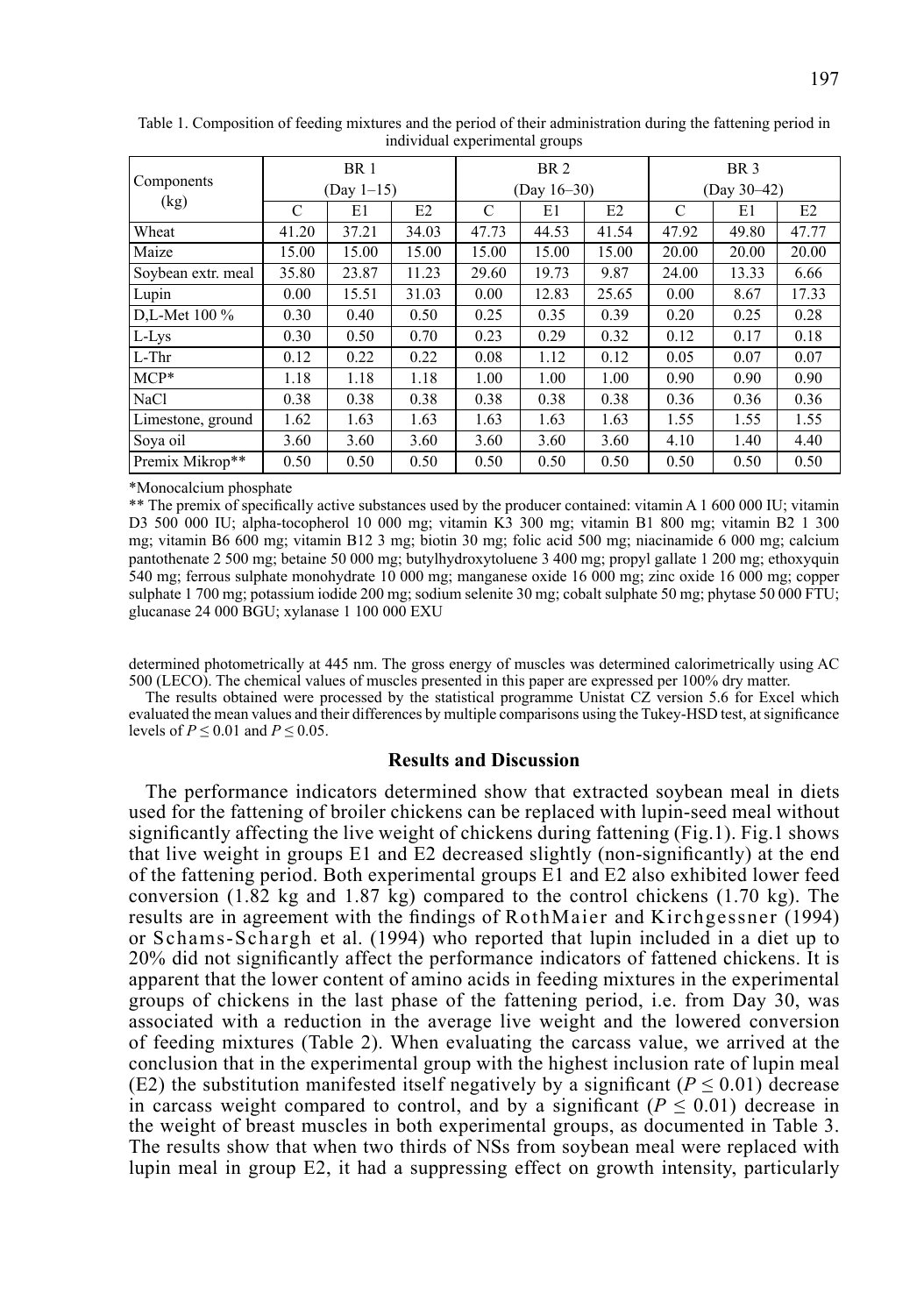| Live weight (kg) | 3<br>$2.5 -$<br>$\overline{2}$<br>1.5<br>0 <sub>5</sub><br>$\mathbf 0$ |                                        |                   |                   |                   |  |
|------------------|------------------------------------------------------------------------|----------------------------------------|-------------------|-------------------|-------------------|--|
|                  |                                                                        | Day 1                                  | Day 15            | Day 30            | Day 42            |  |
|                  | $\Box C$                                                               | $0.043 \pm 0.003$<br>$0.412 \pm 0.073$ |                   | $1.514 \pm 0.256$ | $2.793 \pm 0.398$ |  |
|                  | $\Box$ E1                                                              | $0.043 \pm 0.003$                      | $0.414 \pm 0.060$ | $1.534 \pm 0.182$ | $2.706 \pm 0.356$ |  |
|                  | $\blacksquare$ E2                                                      | $0.043 \pm 0.003$<br>$0.405 \pm 0.065$ |                   | $1.489 \pm 0.214$ | $2.654 \pm 0.417$ |  |

Fig. 1. Variation in the live weight of chickens (kg) during the experimental period (C is the control group, E1 and E2 are experimental groups)  $(x \pm SD)$ 

on the development of breast muscles. This conclusion is corroborated by a significant  $(P \le 0.01)$  difference in the yield of breast muscles between control chickens and experimental chickens in group E2. When the values are expressed as percentage (Table 3), the diet with the highest inclusion rate of lupin meal (group E2) resulted in a significant increase ( $P \le 0.01$ ) in the yield of the heart and stomach compared to control chickens. We assume that these differences are associated with the increased consumption (lower conversion) of feeding mixtures and the increased load of metabolism in experimental chickens in group E2. The results of our study indicate that higher inclusion rate of lupin meal in a diet may have a negative effect on some

|               | BR <sub>1</sub> |       |       | BR <sub>2</sub> |       |       | BR <sub>3</sub> |       |       |
|---------------|-----------------|-------|-------|-----------------|-------|-------|-----------------|-------|-------|
| Components    | $(Dav 1-15)$    |       |       | (Day $16-30$ )  |       |       | $(Dav 30-42)$   |       |       |
| (kg)          | C               | E1    | E2    | C               | E1    | E2    | C               | E1    | E2    |
| Crude protein | 238.9           | 234.2 | 225.4 | 219.7           | 213.3 | 207.8 | 189.3           | 170.5 | 161.6 |
| ME (MJ/kg)    | 12.1            | 12.0  | 12.0  | 12.0            | 12.2  | 12.2  | 12.7            | 12.9  | 13.0  |
| Asp           | 24.0            | 20.7  | 20.0  | 19.3            | 19.7  | 17.8  | 15.8            | 13.8  | 12.5  |
| Thr           | 9.3             | 8.7   | 8.6   | 7.6             | 8.0   | 7.4   | 7.6             | 6.7   | 6.0   |
| Ser           | 11.1            | 9.8   | 9.9   | 9.7             | 9.7   | 9.2   | 8.8             | 7.8   | 7.4   |
| Glu           | 42.7            | 41.6  | 41.5  | 41.1            | 41.9  | 40.7  | 39.6            | 36.8  | 32.7  |
| Pro           | 13.4            | 12.4  | 11.1  | 12.9            | 12.5  | 11.3  | 12.8            | 12.9  | 8.8   |
| Gly           | 9.5             | 8.6   | 8.4   | 8.4             | 8.6   | 7.9   | 5.4             | 4.8   | 6.5   |
| Ala           | 9.6             | 8.2   | 7.7   | 8.3             | 8.2   | 7.1   | 7.1             | 5.9   | 6.6   |
| Val           | 10.9            | 9.4   | 8.3   | 8.6             | 8.5   | 7.5   | 8.0             | 7.1   | 6.7   |
| Met           | 4.9             | 4.4   | 3.3   | 5.0             | 4.9   | 6.0   | 4.2             | 4.0   | 5.3   |
| Ileu          | 10.0            | 9.3   | 8.6   | 8.5             | 8.7   | 7.9   | 6.5             | 5.6   | 6.1   |
| Leu           | 17.8            | 16.6  | 16.0  | 15.6            | 15.9  | 14.6  | 12.9            | 11.2  | 11.9  |
| Tyr           | 7.0             | 6.8   | 7.0   | 6.1             | 6.7   | 7.3   | 4.8             | 4.6   | 5.5   |
| Phe           | 11.5            | 9.9   | 9.2   | 10.2            | 9.6   | 8.8   | 8.4             | 7.1   | 7.2   |
| His           | 6.3             | 5.5   | 5.3   | 5.7             | 5.6   | 5.1   | 4.6             | 3.5   | 4.0   |
| Lys           | 14.3            | 13.8  | 14.2  | 11.3            | 11.7  | 10.4  | 8.8             | 7.6   | 8.6   |
| Arg           | 18.4            | 19.2  | 20.7  | 15.0            | 16.9  | 18.1  | 12.2            | 11.9  | 13.7  |

Table 2. The contents of crude protein, metabolizable energy (ME) and amino acids in feeding mixtures used in individual experimental groups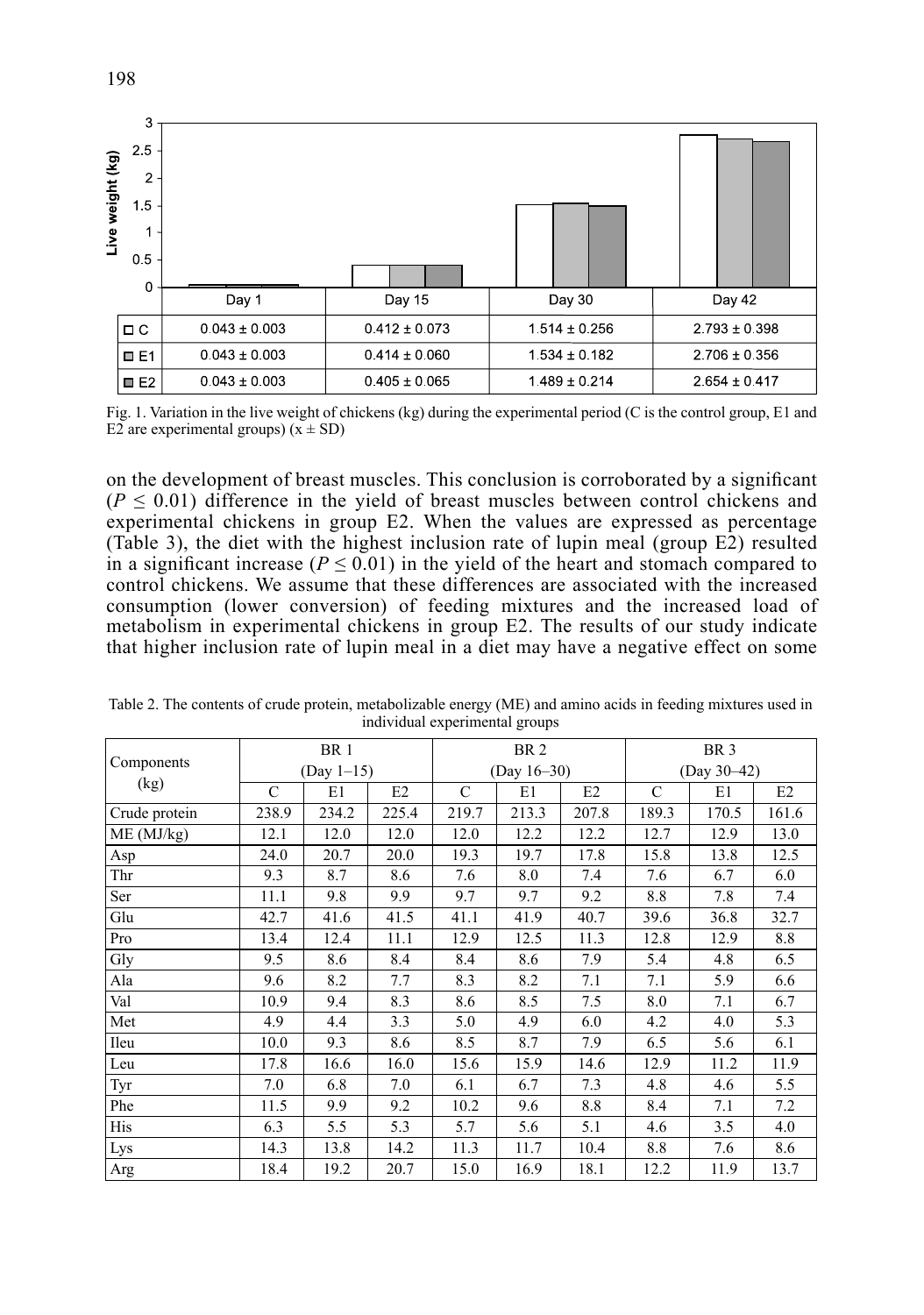| Indicator  | Control              |                     | Experimental Experimental | Indicator  | Control            |            | Experimental Experimental |
|------------|----------------------|---------------------|---------------------------|------------|--------------------|------------|---------------------------|
| (g)        | C                    | E1                  | E2                        | $(\%)$     | C                  | E1         | E2                        |
| WCar       | 2090.85 <sup>A</sup> | 1997.70             | 1924.05 <sup>B</sup>      | YCar       | 73.69              | 71.22      | 70.99                     |
|            | ± 183.30             | ± 191.22            | ± 193.29                  |            | ± 8.84             | $\pm 1.46$ | ± 2.61                    |
| WNe        | 81.35                | 79.75               | 78,64                     | YNe        | 2.856              | 2.85       | 2.90                      |
|            | ± 11.56              | ± 11.32             | ± 11.96                   |            | $\pm 0.38$         | $\pm 0.32$ | $\pm 0.32$                |
| WHe        | 15.61                | 16.205              | 16.66                     | YHe        | $0.55^{\rm A}$     | 0.57       | 0.62 <sup>B</sup>         |
|            | ± 2.26               | ± 3.38              | ± 2.95                    |            | $\pm 0.07$         | $\pm 0.07$ | $\pm 0.10$                |
| WLi        | 46.87                | 44.11               | 43.520                    | YLi        | 1.65               | 1.57       | 1.61                      |
|            | ± 7.56               | ± 8.72              | ± 8.24                    |            | $\pm 0.28$         | ± 0.25     | ± 0.27                    |
| WSt        | 42.48                | 44.74               | 48.06                     | YSt        | 1.50 <sup>A</sup>  | 1.60       | 1.79 <sup>B</sup>         |
|            | ± 8.42               | ± 5.68              | ± 10.09                   |            | $\pm 0.33$         | ± 0.23     | $\pm 0.40$                |
| <b>WAF</b> | 34.86                | 36.84               | 43.83                     | YAF        | 1.24               | 1.34       | 1.63                      |
|            | ± 10.50              | ± 16.50             | ± 15.00                   |            | $\pm 0.40$         | $\pm 0.67$ | ± 0.57                    |
| <b>WBM</b> | 571.87 <sup>A</sup>  | 490.77 <sup>B</sup> | 438.73 <sup>c</sup>       | <b>YBM</b> | 20.16 <sup>A</sup> | 17.55      | 16.30 <sup>B</sup>        |
|            | ± 62.17              | ± 61.58             | ± 44.45                   |            | ± 2.64             | $\pm 2.08$ | ± 1.99                    |
| <b>WUT</b> | 602.06               | 577.51              | 568.09                    | <b>YUT</b> | 21.24              | 20.55      | 21.01                     |
|            | ± 70.21              | ± 83.40             | ± 68.50                   |            | ± 3.27             | ± 1.81     | ± 2.07                    |
| <b>WST</b> | 519.03               | 509.09              | 501.27                    | <b>YST</b> | 18.27              | 18.07      | 18.52                     |
|            | ± 69.80              | ± 80.50             | ± 58.68                   |            | ± 2.77             | ± 1.51     | ± 1.57                    |
| <b>WTT</b> | 51.78                | 64.10               | 54.605                    | <b>YTT</b> | 13.60              | 13.04      | 13.24                     |
|            | ± 11.58              | ± 14.33             | ± 12.21                   |            | ± 2.02             | ± 1.68     | ± 1.90                    |

Table 3. Carcass values of broiler chickens on Day 42

A,B,C The mean values with different superscripts in the same indicators differ significantly ( $P \le 0.01$ ) W – weight, Y – yield, Car – carcass, Ne – neck, He – heart, Li – liver, St – stomach, AF – abdominal fat, BM – breast muscles, UT – unskinned thighs, ST – skinned thighs, TT – thigh muscles on both thighs

performance indicators and carcass value, as shown in experimental chickens in group E2. The results are in agreement with the findings reported by Egorov et al. (2001), who found that the best results were obtained with lupin included in a diet at 20%. Twenty-five % of lupin in a diet resulted in a significant ( $P \le 0.05$ ) decrease in body weight, i.e. growth suppression. Similar studies with the same conclusions were also conducted by RothMaier and Paulicks (2003).

The nutritional value based on the chemical composition of foodstuffs is one of the major indicators in defining the quality of food. One part of the experimental work was therefore to determine whether the administered diets would affect the chemical composition of breast and thigh muscles, which are an important part of human nutrition. The results of the chemical analysis of breast and thigh muscles composition (per 100% dry matter) are provided in Table 4. These results of chemical analyses show that no significant differences in the average content of basic organic substances (crude protein and crude fat) were observed among the groups (Table 4). The results show that the substitution of soybean meal with lupin meal did not affect the above-mentioned indicators of meat quality. Differences were confirmed only for minerals, as assessed on the basis of ash content. Breast muscles showed a significant increase ( $P \le 0.01$ ) in the ash content in experimental chickens in both groups E1 and E2 compared to control chickens. This increase was accompanied with a non-significant increase in the content of calcium and phosphorus and a decrease in the content of magnesium. A different trend was observed in thigh muscles, with a highly significant  $(P \le 0.01)$  decrease detected in the ash content in group E2 that received the diet with the highest inclusion of lupin (Table 4). This decrease in the ash content in thigh muscles corresponded to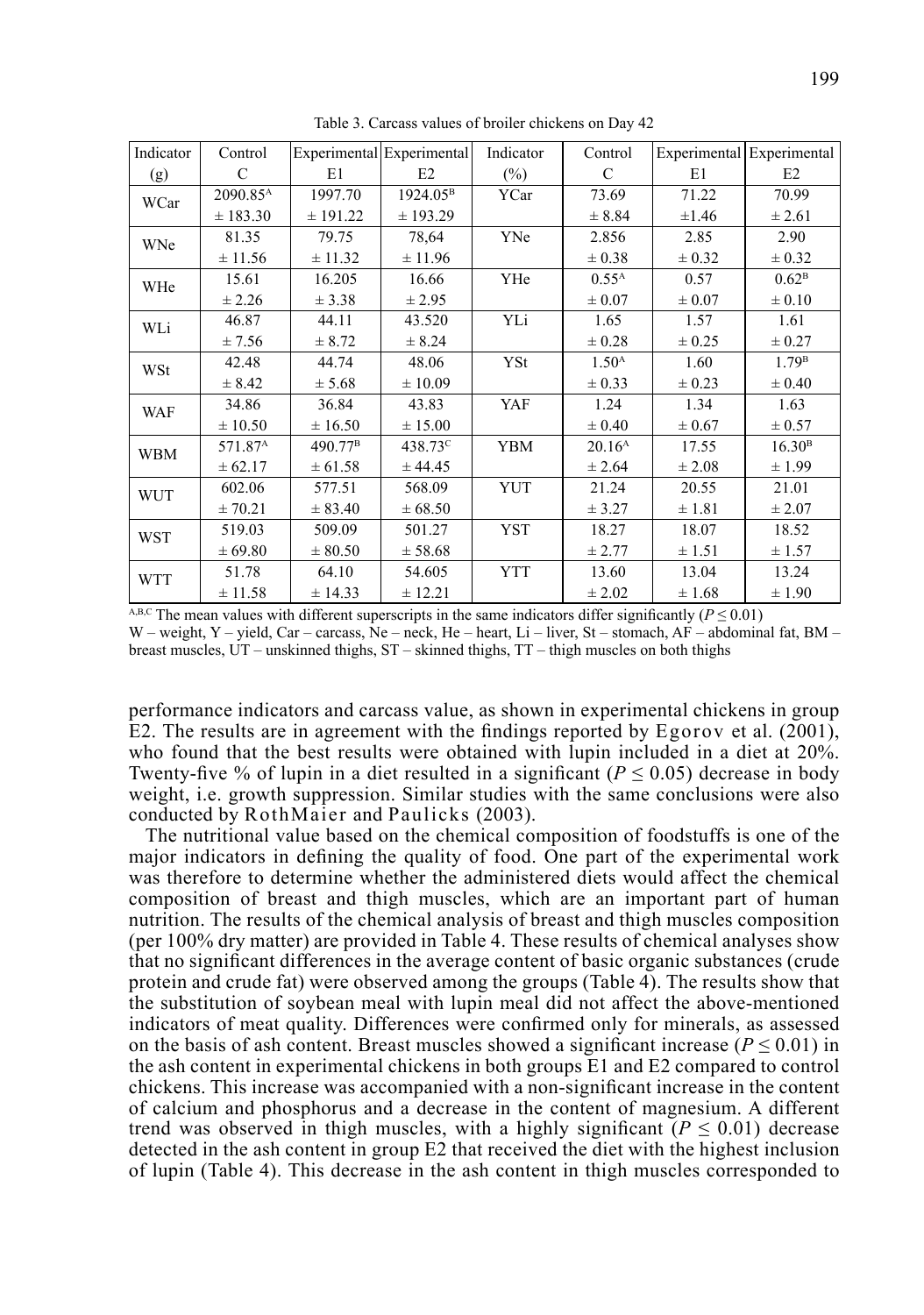|               |       |                    | Breast muscle      |                    | Thigh muscle       |                    |                    |  |
|---------------|-------|--------------------|--------------------|--------------------|--------------------|--------------------|--------------------|--|
| Indicator     | Unit  | C                  | E1                 | E2                 | C                  | E1                 | E2                 |  |
| Crude protein | g/kg  | 877.59             | 874.39             | 877.08             | 656.94             | 648.78             | 651.62             |  |
|               |       | ± 22.43            | ± 34.50            | ± 16.32            | ± 99.86            | ± 41.08            | ± 48.56            |  |
| Crude fat     |       | 72.75              | 59.66              | 68.685             | 278.33             | 277.93             | 300.79             |  |
|               | g/kg  | ± 19.54            | ± 17.43            | ± 15.19            | ± 48.90            | ± 40.76            | ± 37.76            |  |
| Ash           | g/kg  | 46.39 <sup>A</sup> | 48.58 <sup>B</sup> | 48.67 <sup>B</sup> | 40.62 <sup>A</sup> | 40.73 <sup>A</sup> | 38.16 <sup>B</sup> |  |
|               |       | ± 1.39             | $\pm$ 1.51         | ± 1.61             | $\pm$ 3.01         | ± 2.59             | ± 1.97             |  |
|               | g/kg  | 2.02               | 2.13               | 2.13               | 1.61 <sup>A</sup>  | 1.80 <sup>B</sup>  | 1.81 <sup>B</sup>  |  |
| Calcium       |       | $\pm$ 0.22         | $\pm 0.12$         | $\pm 0.13$         | $\pm 0.20$         | $\pm 0.15$         | $\pm 0.11$         |  |
|               | g/kg  | 9.22               | 9.46               | 9.48               | 7.50               | 7.27               | 7.49               |  |
| Phosphorus    |       | $\pm 0.28$         | $\pm 0.31$         | $\pm 0.62$         | $\pm 0.40$         | $\pm 0.30$         | $\pm 0.45$         |  |
| Magnesium     | g/kg  | 1.48               | 1.40               | 1.39               | 1.23 <sup>A</sup>  | 1.13 <sup>B</sup>  | 1.01 <sup>c</sup>  |  |
|               |       | $\pm 0.13$         | $\pm 0.17$         | $\pm 0.19$         | $\pm 0.17$         | $\pm 0.11$         | $\pm 0.09$         |  |
| Gross energy  |       | 23.58              | 23.34              | 23.42              | 26.84              | 26.99              | 27.23              |  |
|               | MJ/kg | $\pm 0.40$         | ± 0.32             | $\pm 0.32$         | $\pm 0.83$         | $\pm 0.65$         | $\pm 0.67$         |  |

Table 4. Chemical composition of breast and thigh muscles in broiler chickens on Day 42 of the fattening period in 100% dry matter

A,B,C The mean values with different superscripts in the same indicator differ significantly ( $P \le 0.01$ )

a significant  $(P \le 0.01)$  decrease in the content of magnesium in group E2 compared to controls and group E2. Similar to breast muscles, calcium content in thigh muscles also increased in both experimental groups E1 and E2. Unlike breast muscles, in thigh muscles these differences were significant ( $P \leq 0.01$ ). When evaluating gross energy based on the results, we concluded that the diet did not have a significant effect on the energy value in both breast and thigh muscles. Our results are in agreement with those reported by Lettner and Zollitsch (1995), Sitko and Čermák (1998) and Teixeira and Dos (1995) who showed that performance indicators, carcass values, and meat quality (including average daily gain, protein deposition in a carcass and energy retention) did not differ between the groups when the administered diet contained 20% of lupin meal. However, these authors did not study the contents of minerals in muscles of fattened chickens in as much detail as we did.

Our results show that the substitution of extracted soybean meal in diets influenced the carcass value and chemical composition of meat in fattened chickens. The effect of the higher content of lupin meal in a diet was manifested by reduced weight and yield in experimental chickens at the end of the fattening period. Carcass characteristics were also affected as the weight of breast muscles and the respective yield of breast muscles decreased. Such changes in experimental groups were accompanied with increased yield of stomach and heart in group E2 that received a diet where two thirds of NSs contained in extracted soybean meal were replaced with NSs from lupin seeds. The chemical composition of muscles in experimental groups revealed that the ash content increased in breast muscles and decreased in thigh muscles. According to the analysis of elements, the content of calcium in breast and thigh muscles increased while the content of magnesium decreased with the substitution of soybean meal with lupin. In conclusion, lupin seed is a suitable substitute for nitrogen-containing substances in extracted soybean meal. In order to obtain the optimum results, the inclusion rate should not exceed one third of NSs in soybean meal. If the inclusion rate of lupin meal in a diet is higher, the growth intensity in chickens, particularly the yield of breast muscles, may decrease. When formulating a diet containing lupin, it is necessary to optimize the contents of individual nutrients, particularly amino acids.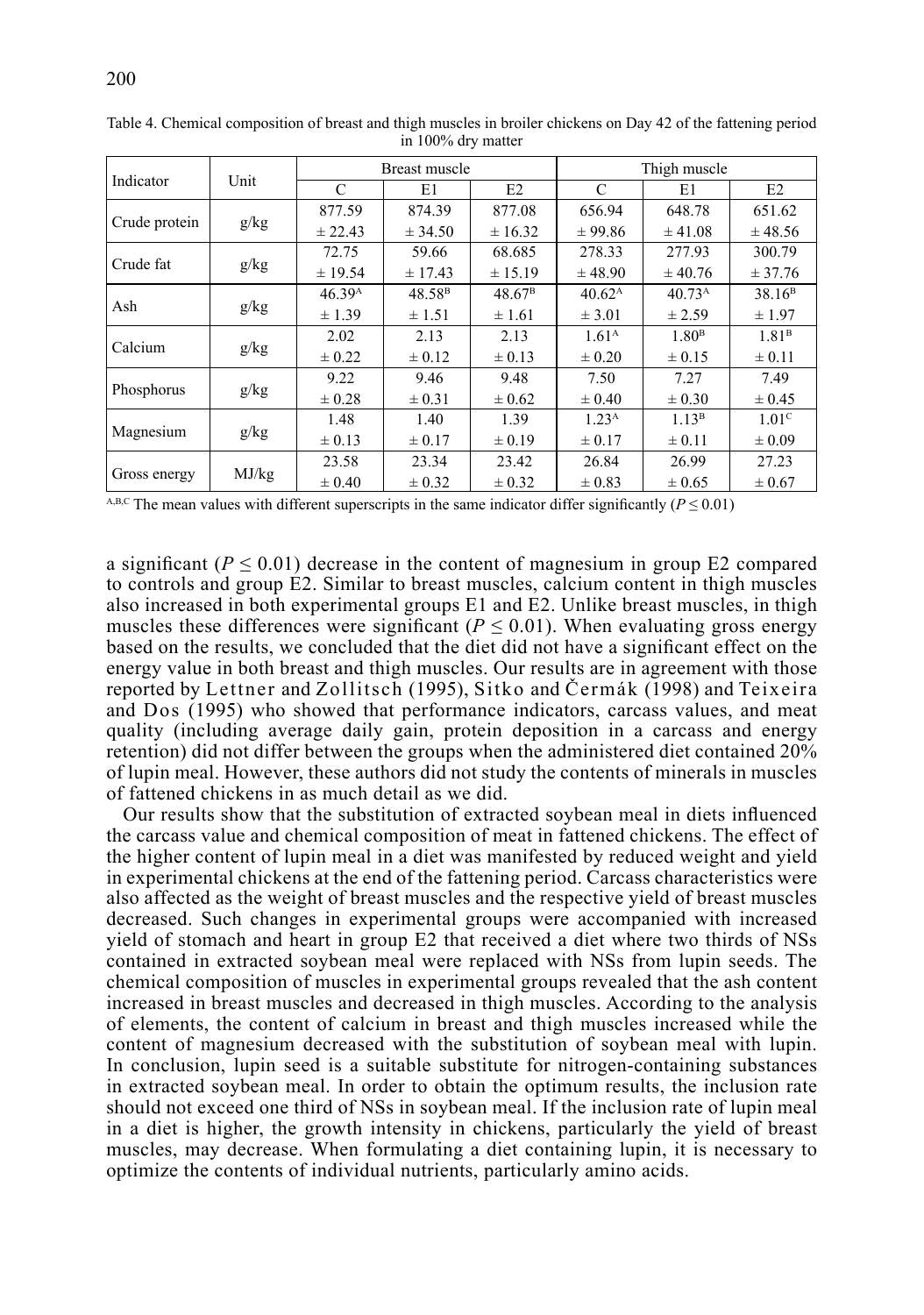## **Náhrada sojového šrotu v dietě šrotem z lupinových semen a jeho vliv na užitkovost, jateční hodnotu a kvalitu masa kuřat**

Cílem experimentální práce bylo zjistit, jak diety s obsahem lupinového šrotu ovlivní užitkovost, jateční hodnotu a chemické složení prsní a stehenní svaloviny brojlerových kuřat. Diety se lišily tím, že u experimentální skupiny E1 byla 1/3 dusíkatých látek (NL) sojového extrahovaného šrotu nahrazena NL z lupinového šrotu a u skupiny E2 byla provedena náhrada 2/3 NL oproti kontrole. Náhrada sojového šrotu lupinovým šrotem v experimentálních dietách neovlivnila ve 42. dnu výkrmu průměrnou živou hmotnost kuřat ve srovnání s kontrolou. Náhrada sojového šrotu lupinovým snížila průměrnou hmotnost jatečně opracovaného těla, průměrnou hmotnost prsní svaloviny a výtěžnost prsní svaloviny. Jako vysoce významné (*P* ≤ 0.01) byly tyto rozdíly testovány především mezi kontrolou a skupinou E2. U kuřat pokusné skupiny E2, oproti kontrole, bylo zaznamenáno i vysoce významné (*P* ≤ 0.01) zvýšení výtěžnosti srdce a žaludku. Rozdíly v hmotnosti a výtěžnosti stehenní svaloviny mezi kontrolní a pokusnými skupinami (E1 a E2), statisticky významně ovlivněny nebyly. V chemickém složení svaloviny u pokusných kuřat, kterým byly podávány diety s obsahem lupiny, bylo prokázáno vysoce významné (*P* ≤ 0.01) zvýšení obsahu popelovin v prsní svalovině. U popelovin stehenní svaloviny, u skupiny E2, bylo naopak prokázáno jejich vysoce signifikantní ( $P \le 0.01$ ) snížení. U obsahu vápníku byla pozorována tendence jeho zvyšování v prsní i stehenní svalovině u kuřat pokusných skupin. Naopak u obsahu hořčíku ve svalovině pokusných kuřat byla zaznamenána tendence jeho poklesu. Jako vysoce významné (*P* ≤ 0.01) byly uvedené rozdíly testovány pouze u stehenní svaloviny. Z dosažených výsledků studie lze konstatovat, že lupinová semena jsou vhodnou náhradou NL za sojový extrahovaný šrot. Za optimální náhradu lze považovat náhradu do 1/3 NL sojového šrotu. Vyšší podíl lupinového šrotu v dietách může vést ke snížení růstové intenzity kuřat, především růstu prsní svaloviny. Při sestavování diet s obsahem lupiny je nutné, vzhledem k vysoké odrůdové rozdílnosti, optimalizovat jednotlivé živiny v dietě, především se zaměřením na jednotlivé aminokyseliny.

### **Acknowledgement**

This study was part of the grant project of the Ministry of Agriculture of the Czech Republic, NAZV No. QG 60142.

### **References**

- Bednarczyk M, Lisowski M, Siwek M, Uziębło L, Stobiecki M, Gulewicz K 1996: Estimation of influence of different groups of chemical compounds from *Lupinus angustifolius* seeds on development of chicken embryo. Bull Polish Acad Sci-Chem **44**: 71-83
- Brenes A, Slominski BA, Marquardt RR, Guenter W, Viveros A 2003: Effect of enzyme addition on the digestibilities of cell wall polysaccharides and oligosaccharides from whole, dehulled, and ethanol-extracted white lupins in chickens. Poult Sci **82**: 1716-1725
- Brenes A, Marquardt RR, Guenter W, Viveros A 2002: Effect of enzyme addition on the performance and gastrointestinal tract size of chicks fed lupin seed and their fractions. Poult Sci **81**: 670-678
- Egorov IA, Chesnokova NY, Takunov IP 2001: Feed value of lupin for broiler chickens and laying hens. Kormoproizvodstvo **1**: 28-30
- Francesch M, Perez-Vendrell A, Esteve E, Brufau J 1990: Use of white lupin *(Lupinus albus)* and blue lupin *(Lupinus angustifolius)* with intermediate or high alkaloid content in feeding broiler chickens. Invest Agr: Prod Sanidad Anim **5**: 91-107
- Hughes RJ, Choct M, Kocher A, Van Barneveld RJ 2000: Effect of food enzymes on AME and composition of digesta from broiler chickens fed on diets containing non-starch polysaccharides isolated from lupin kernel. Br Poult Sci **41**: 318-323
- Kocher A, Choct M, Hughes RJ, Broz J 2000: Effect of food enzymes on utilisation of lupin carbohydrates by broilers. Br Poult Sci **41**: 75-82

Lettner F, Zollitsch W 1995: Lupins in broiler feeds. Forderungsdienst **43**: 285-288

Mieczkowska A, Smulikowska S 2005: The influence of white lupin seeds in diets supplemented with fats of animal or plant origin on the fatty acid composition of broiler tissues. J Anim Feed Sci **14**: 93-107